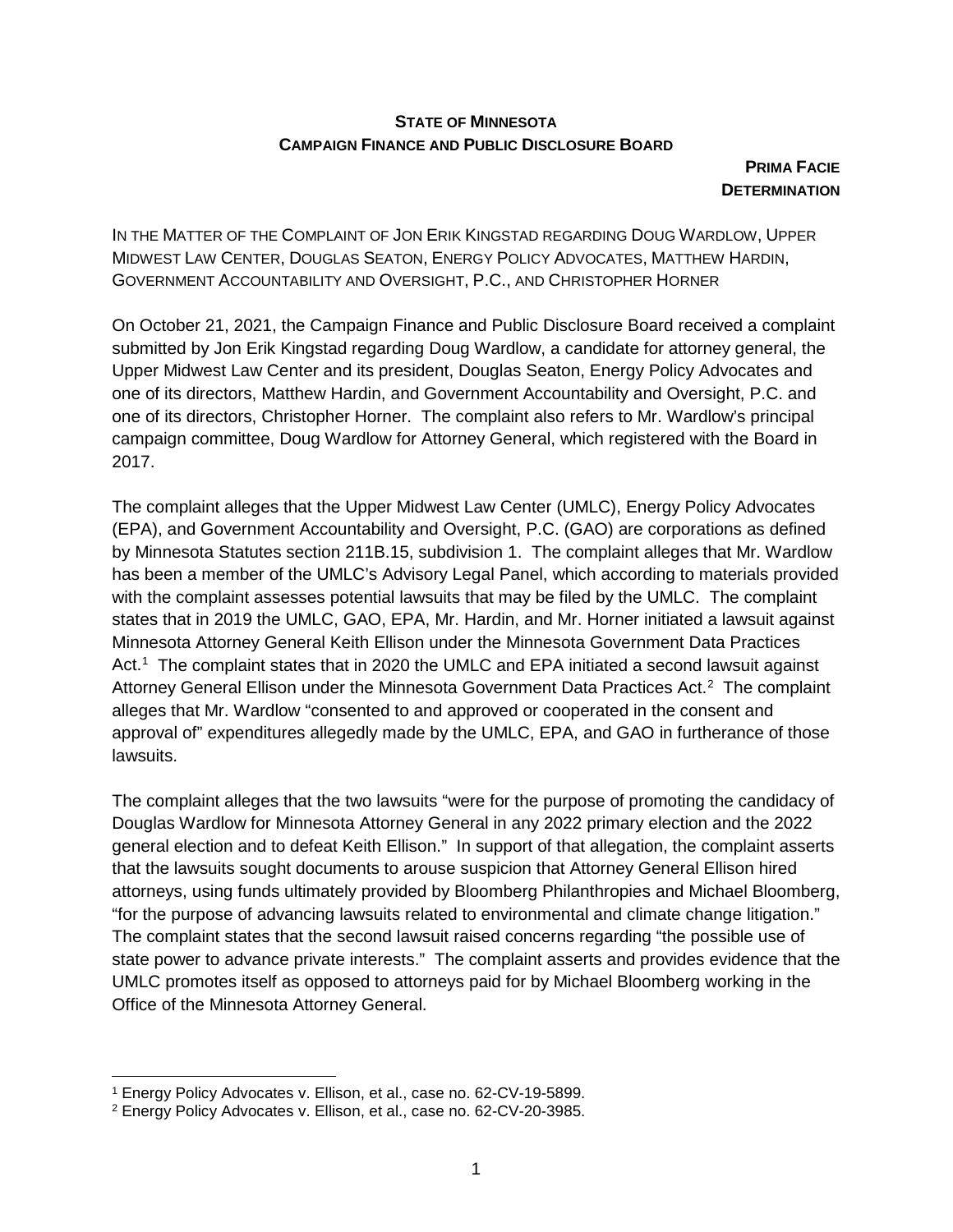The complaint includes a copy of a press release issued by the UMLC in June 2021 heralding its success in obtaining a Minnesota Court of Appeals decision partially reversing an order dismissing the lawsuit they filed on behalf of EPA in 2019. The press release asserts that Attorney General Ellison "has allowed outside special interests to embed attorneys in the Minnesota Attorney General's office to work on their agenda."

The complaint alleges that Mr. Wardlow has and intends to continue to campaign on the message that Attorney General Ellison has politicized the Office of the Minnesota Attorney General, specifically regarding climate change issues. The complaint alleges and provides evidence that Mr. Seaton has similarly argued that Attorney General Ellison has politicized his office.

The complaint asserts that the UMLC, EPA, and GAO are corporations and are not exempt, under Minnesota Statutes section 211B.15, subdivision 15, from the general prohibition of corporate political contributions pursuant to Minnesota Statutes section 211B.15, subdivision 2. The complaint alleges that the UMLC, EPA, or GAO, or some combination of those organizations, incurred expenses made in furtherance of the two lawsuits referenced above, or offered the free services of their officers, employees, or members in support of those lawsuits. The complaint asserts that because Mr. Wardlow was a member of the UMLC's Advisory Legal Panel and allegedly consented to or approved of the lawsuits, and the purpose of the lawsuits allegedly was to support the candidacy of Mr. Wardlow or to defeat the candidacy of Attorney General Ellison, any expenses incurred by the UMLC, EPA, or GAO in furtherance of the litigation were approved expenditures and therefore were prohibited corporate contributions made to Mr. Wardlow's campaign.

The complaint appears to allege that one or more entities named in the complaint may have violated Minnesota Statutes section 10A.29, which prohibits attempts to circumvent Minnesota Statutes Chapter 10A.

Finally, the complaint appears to allege that expenses incurred by the UMLC, EPA, or GAO may have constituted a bribe prohibited by Minnesota Statutes section 609.42.

## **Determination**

Minnesota Statutes section 10A.01, subdivision 9, defines the term expenditure, in relevant part, to mean "a purchase or payment of money or anything of value, or an advance of credit, made or incurred for the purpose of influencing the nomination or election of a candidate or for the purpose of promoting or defeating a ballot question." "An expenditure made for the purpose of defeating a candidate is considered made for the purpose of influencing the nomination or election of that candidate or any opponent of that candidate." Minn. Stat. § 10A.01, subd. 9. Minnesota Statutes section 10A.01, subdivision 4, defines the term approved expenditure to mean "an expenditure made on behalf of a candidate by an entity other than the principal campaign committee of the candidate, if the expenditure is made with the authorization or expressed or implied consent of, or in cooperation or in concert with, or at the request or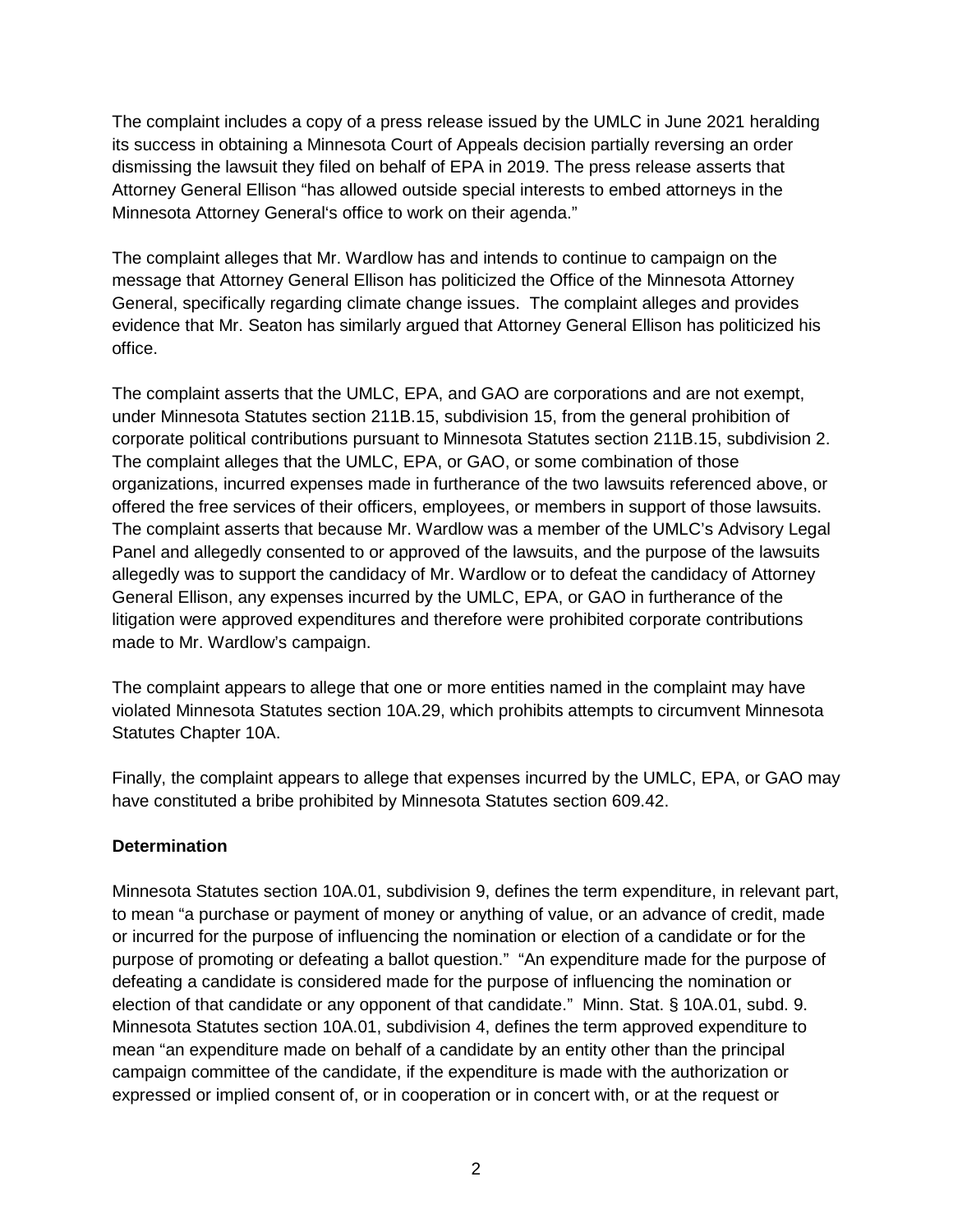suggestion of the candidate, the candidate's principal campaign committee, or the candidate's agent. An approved expenditure is a contribution to that candidate."

Minnesota Statutes section 211B.15, subdivision 1, defines the term corporation to mean "(1) a corporation organized for profit that does business in this state; (2) a nonprofit corporation that carries out activities in this state; or (3) a limited liability company formed under chapter 322C, or under similar laws of another state, that does business in this state." Minnesota Statutes section 211B.15, subdivision 2, provides that:

(a) A corporation may not make a contribution or offer or agree to make a contribution directly or indirectly, of any money, property, free service of its officers, employees, or members, or thing of monetary value to a political party, organization, committee, or individual to promote or defeat the candidacy of an individual for nomination, election, or appointment to a political office.

(b) A political party, organization, committee, or individual may not accept a contribution or an offer or agreement to make a contribution that a corporation is prohibited from making under paragraph (a).

(c) For the purpose of this subdivision, "contribution" includes an expenditure to promote or defeat the election or nomination of a candidate to a political office that is made with the authorization or expressed or implied consent of, or in cooperation or in concert with, or at the request or suggestion of, a candidate or committee established to support or oppose a candidate but does not include an independent expenditure authorized by subdivision 3.

A corporation that has violated the prohibition on corporate contributions "is subject to a civil penalty of up to ten times the amount of the violation, but in no case more than \$10,000, imposed by the Campaign Finance and Public Disclosure Board." Minn. Stat. § 211B.15, subd. 7. An individual representative of a corporation who has violated the prohibition while acting on behalf of the corporation is likewise "subject to a civil penalty of up to ten times the amount of the violation, but in no case more than \$10,000, imposed by the Campaign Finance and Public Disclosure Board." Minn. Stat. § 211B.15, subd. 6. An individual or other entity that has accepted a contribution or an offer or agreement to make a contribution prohibited by Minnesota Statutes section 211B.15 is subject to a civil penalty imposed by the Board of up to \$3,000. Minn. Stat. § 10A.34, subd. 4.

Article III, section 1 of the Minnesota Constitution provides that "[t]he powers of government shall be divided into three distinct departments: legislative, executive and judicial. No person or persons belonging to or constituting one of these departments shall exercise any of the powers properly belonging to either of the others except in the instances expressly provided in this constitution." The Minnesota Judicial Branch provides remedies for litigants subjected to frivolous claims, including a court's authority to impose sanctions against frivolous litigants.<sup>[3](#page-2-0)</sup> In order to investigate the allegations made in the complaint, the Board would need to inquire into

<span id="page-2-0"></span> <sup>3</sup> *See, e.g.*, Minn. R. Civ. P. 11, Minn. R. Gen. Prac. 9.